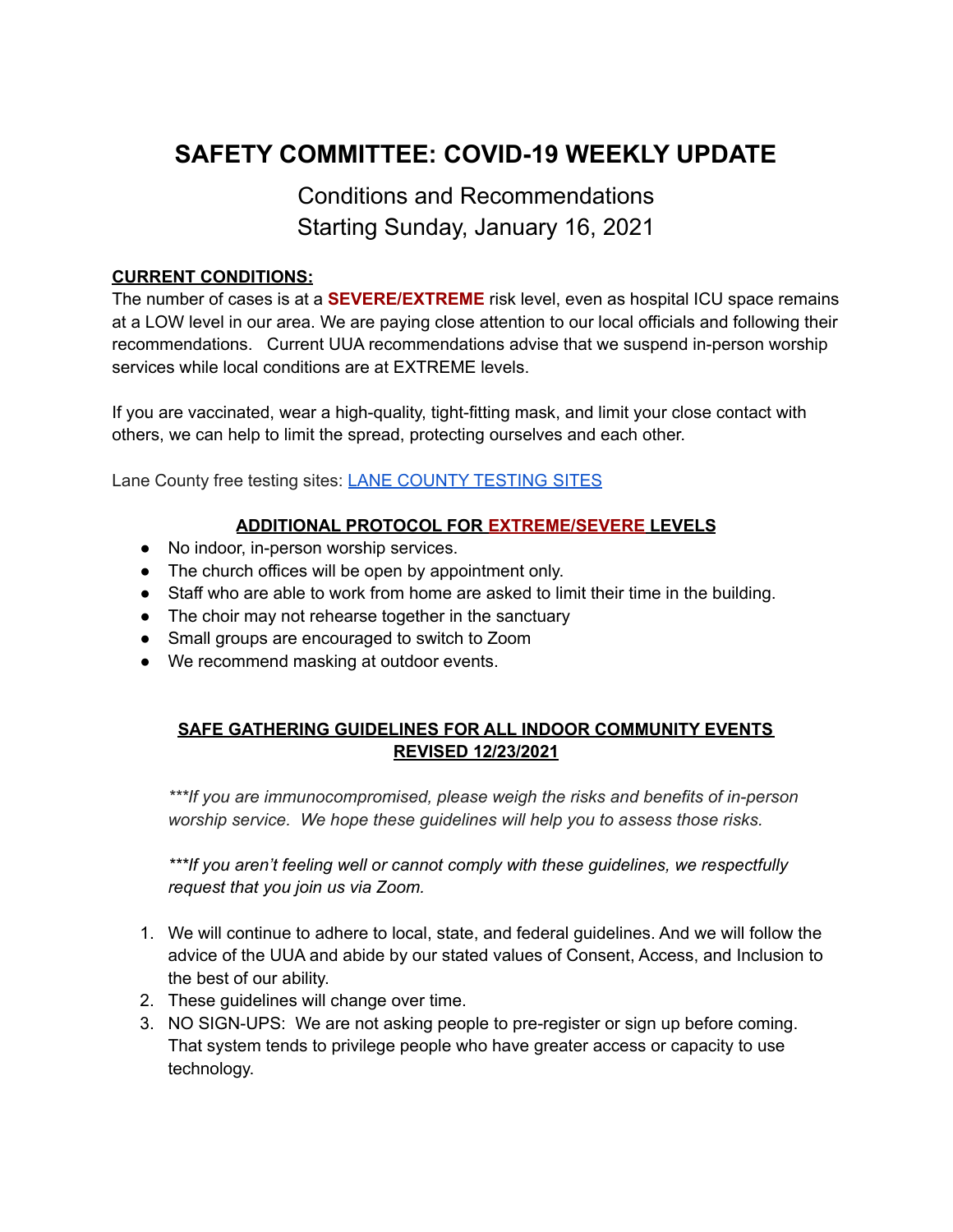- 4. The staff are fully supportive of this plan, and the reason it has taken time to reach this point is that Rev. Jen has been intentional about how this will impact the staff and other volunteers. She has been checking in with staff every week, and we are moving at a pace that places their safety and wellbeing as a top priority.
- 5. VACCINATION IS REQUIRED: We will not check proof of vaccination status, but we do expect everyone who attends an in-person event to be vaccinated. We will honor your word. At this time, given the level of risk in Lane County, if you are not vaccinated, you are asked to join via Zoom.
- 6. MASKS ARE REQUIRED: Disposable surgical masks are provided and required for attendance. Research has shown that K/N95 masks and surgical masks are superior to cloth masks, so please consider using those instead. Your mouth and nose must remain covered while inside the building. Everyone over the age of 2 is expected to wear masks (per Oregon rules).
- 7. MAINTAIN SOCIAL DISTANCING: Rows of chairs are spaced at least six feet apart. Family members are welcome to sit next to each other, but we will ask that you leave 2 spaces between family units.
- 8. TIME LIMIT: We are limiting time spent together to about 60 minutes.
- 9. CONTACT TRACING: For the purpose of contacting people in case of COVID exposure, we will ask all attendees to sign in, giving us their contact information.
- 10. HAND SANITIZING STATIONS: These are available at the entrance and throughout the building; we ask that people make use of these.
- 11. TRAFFIC FLOW TO REDUCE CROWDING: All attendees will be asked to enter through the North entrance and exit through the doors on the East side. Exceptions to that rule will be made for people using wheelchairs and motorized scooters who may enter through the East doors.
- 12. BATHROOMS: Signs are in all of the bathrooms requesting people close the lid before flushing to contain water droplets.
- 13. WATER FOUNTAINS: They are functional. We ask that you bring your own water bottle at this time or use the paper cups instead of drinking from the fountain.
- 14. EATING & DRINKING: Only beverages are allowed to be consumed indoors--no meals at this time.
- 15. HVAC SYSTEM: Our upgraded air handling system will be turned on 1 hour prior to events and will run continuously until 1 hour after the event.
- 16. CLEARING THE AIR: No events will be scheduled with less than 3 hours in between to allow for proper air exchange.
- 17. SMALL GROUPS: Small groups and committees can ask participants for their vaccination status. The purpose of asking is to let group members make an informed decision about how, where, and how long to meet. The purpose of asking should never exclude anyone from church sponsored activities, and groups must offer online, multi-platform options.
- 18. CHOIR: The choir is practicing indoors following their own specific safety protocols.
- 19.LIBRARY: Use is allowed now by reservation, limited to 2 people for 15 minutes. This is because this is a window-less, closed space.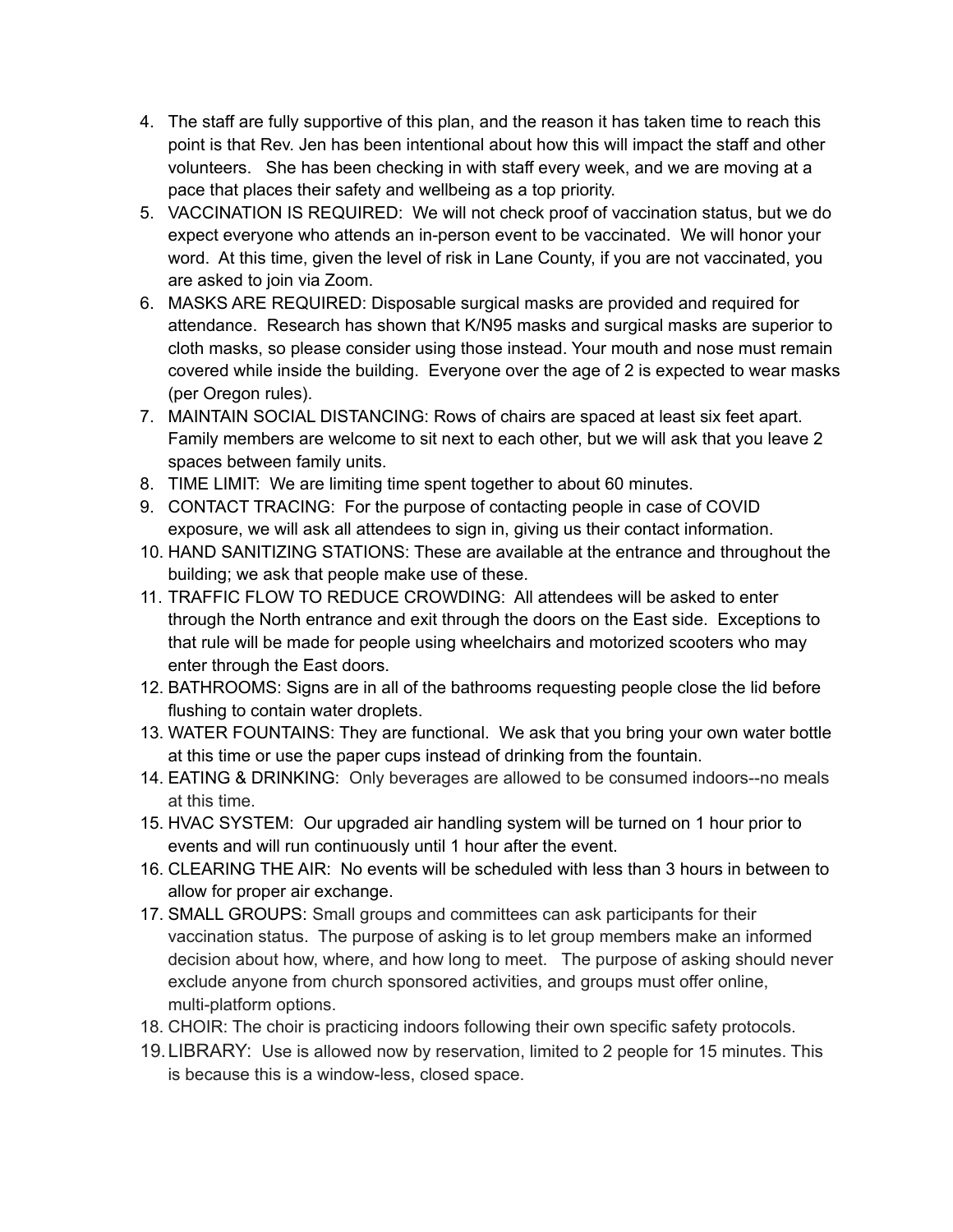20. OUTDOOR EVENTS: As of 11/23/21, there is no mask mandate for outdoor events, but please do wear a mask anytime you want to feel safer.

## SPECIFIC TO WORSHIP SERVICES

- 21. CONGREGATIONAL SINGING: For now, because of the additional risk involved in aerosol spread through singing, the choir will provide music in video form, and the congregation will be asked to hum, not sing aloud.
- 22. WORSHIP LEADERS: People who are part of the service will remain masked unless they are speaking.
- 23. OFFERING: We encourage online giving and will also provide a basket at an exit to deposit offering gifts.
- 24. SOCIALIZING: Currently, there will be no coffee hour indoors, and all socializing will be done outside. The kitchen will remain closed until further notice.
- 25. CHILDREN & YOUTH PROGRAMMING: Children's programming will be multi-platform as soon as we have enough teachers and computers. Until then, children's programming is online and children can attend worship with their families. The nursery will remain closed at this time.
- 26. HYMNALS & PAPER: We won't be using paper orders of service or hymnals at this time.
- 27. MOVEMENT DURING WORSHIP: We will limit movement during worship to help maintain distance. At the end of the service, people will be excused by row to prevent crowding.

#### Eugene, OR metro Find Share  $\leq$ Updated on January 8. NOTE: Data over the holidays might be delayed or unreliable. Please interpret with caution. **VACCINATION PROGRESS** RISK LEVEL (i) **• SEVERE** Daily new cases > Infection rate > Positive test rate > % Vaccinated > • 99.8  $_{100K}^{PER}$  $•1.65$  $•10.9%$ 72.0% 1+ DOSE

### The data below comes from the website, [covidactnow.org](https://covidactnow.org/us/oregon-or/county/lane_county/?s=25081423)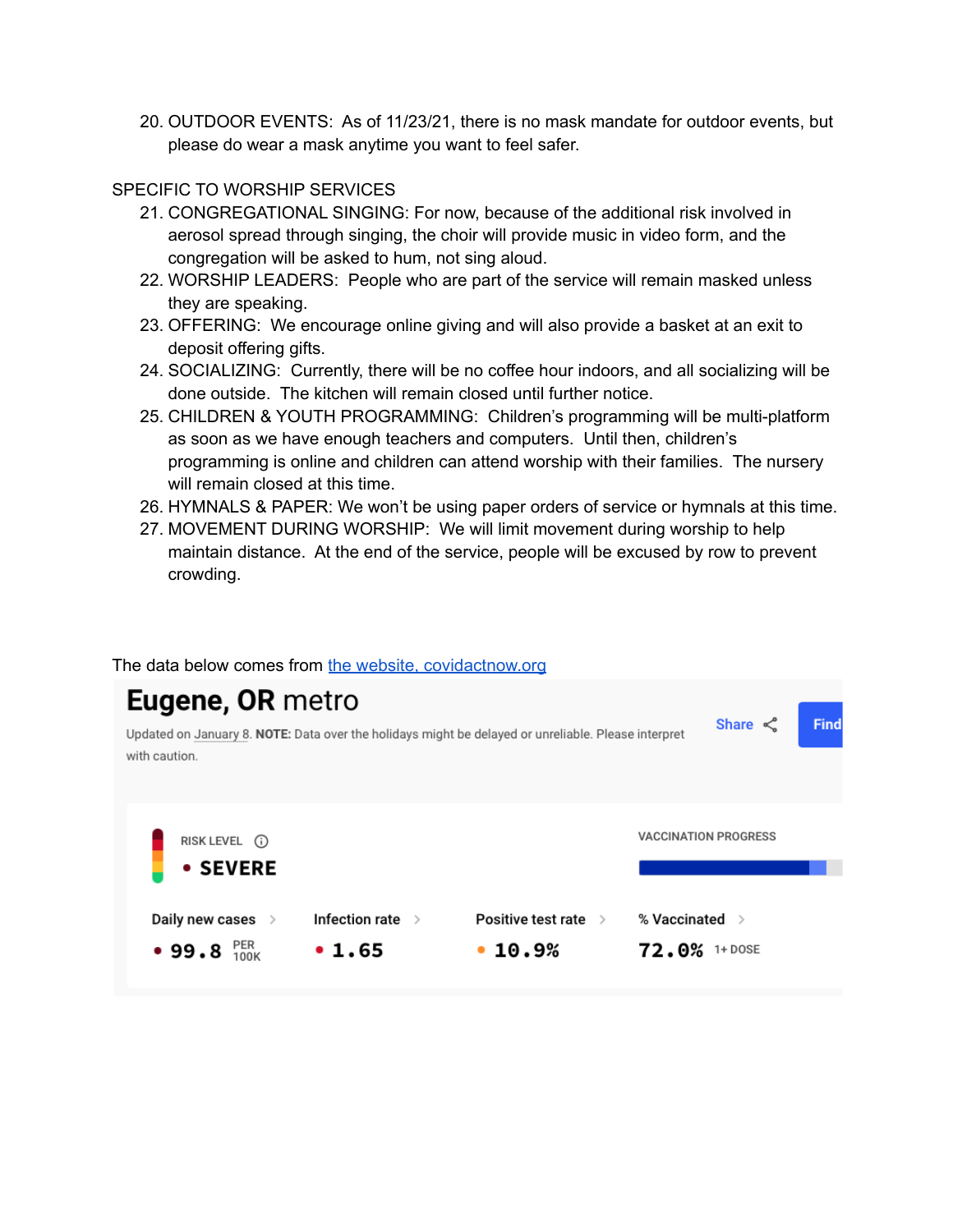### And this chart comes from Lane [County](https://public.tableau.com/app/profile/lane.county/viz/LaneCountyOregonCOVID-19CaseVisualizations-withPhoneLayouts/CurrentStatus) Health Dept.

| <b>Lane County COVID-19 Cases</b><br>[All data are provisional and are subject to change] |                                       |                                                                                                            |                 |                                                |                                                                  |                                      |                      |  |
|-------------------------------------------------------------------------------------------|---------------------------------------|------------------------------------------------------------------------------------------------------------|-----------------|------------------------------------------------|------------------------------------------------------------------|--------------------------------------|----------------------|--|
| <b>Current Status</b>                                                                     |                                       | <b>Demographics</b>                                                                                        | <b>Case Map</b> | <b>Epi Curve</b>                               | <b>Testing Status</b>                                            | <b>Hospital Detail</b>               | <b>Statewide Map</b> |  |
| <b>Current Status</b>                                                                     |                                       |                                                                                                            |                 |                                                |                                                                  |                                      |                      |  |
|                                                                                           | Total Cases: 35,769                   |                                                                                                            |                 |                                                |                                                                  |                                      | New Cases: 624       |  |
|                                                                                           | Infectious*                           | Ŧ<br>2,583                                                                                                 | Hospitalized 69 | $\bullet$                                      | Data includes only<br>those hospitalized<br>patients with a Lane | <b>Cases Reported in Last 7 Days</b> |                      |  |
|                                                                                           | ÷<br>Deaths 359<br>County address.    |                                                                                                            |                 |                                                |                                                                  | Cases Reported: 3,082                |                      |  |
|                                                                                           | Rolling 7 Day Rate per 100k<br>800.00 |                                                                                                            |                 |                                                | $792.2$ $\rightarrow$                                            | Daily Average: 440                   |                      |  |
| Cases per 100k                                                                            | 600.00                                |                                                                                                            |                 | $105.7$ $115.1$ $107.5$ $97.0$ $119.0$ $151.6$ | 778.5<br>597.6<br>677.0                                          | Cases per 100k: 808.1                |                      |  |
|                                                                                           | 400.00<br>200.00                      | 172.0 162.0                                                                                                |                 |                                                | 497.9<br>396.2<br>248.8<br>206.1                                 | Total Cases per 100,000 Population   |                      |  |
|                                                                                           | 166.8 163.9<br>0.00                   | 122.2 116.7 102.5<br>123.2<br>114.6 93.6                                                                   | 113.0<br>110.1  | 113.0 92.3                                     | $\overline{110.1}$ $\overline{129.5}$ 162.0                      | Cases per 100k: 9,379.2              |                      |  |
|                                                                                           |                                       | Oct 20, 21<br>Nov 4, 21<br>Dec 4, 21<br>Dec 19, 21<br>Jan 3, 22<br>Nov 19, 21<br>Date Case Reported to LHD |                 |                                                |                                                                  | Deaths per 100k: 94.9                |                      |  |

# **LEARN MORE ABOUT VARIANTS**

Click Here to learn about the COVID Variants from the Oregon Health [Authority](https://public.tableau.com/app/profile/oregon.health.authority.covid.19/viz/GISAIDVariantDashboardUpdated/OregonVariantDashboard). The yellow/orange shaded colors represent the Delta variants which have all but replaced other variants in a matter of 8 weeks.

# **LEARN MORE ABOUT MASKS**

The chart below with the colorful lines summarizes the COVID model and shows which actions we might take would be the most productive in making the community safer from the virus.

Each of the lines represents the expected room occupancy compared to the "baseline" situation.

● For example, looking at MERV (orange-brown), if we spent time and money and got the best air filters in the world (MERV 11 or higher), it does not have much effect at all on increasing room occupancy.